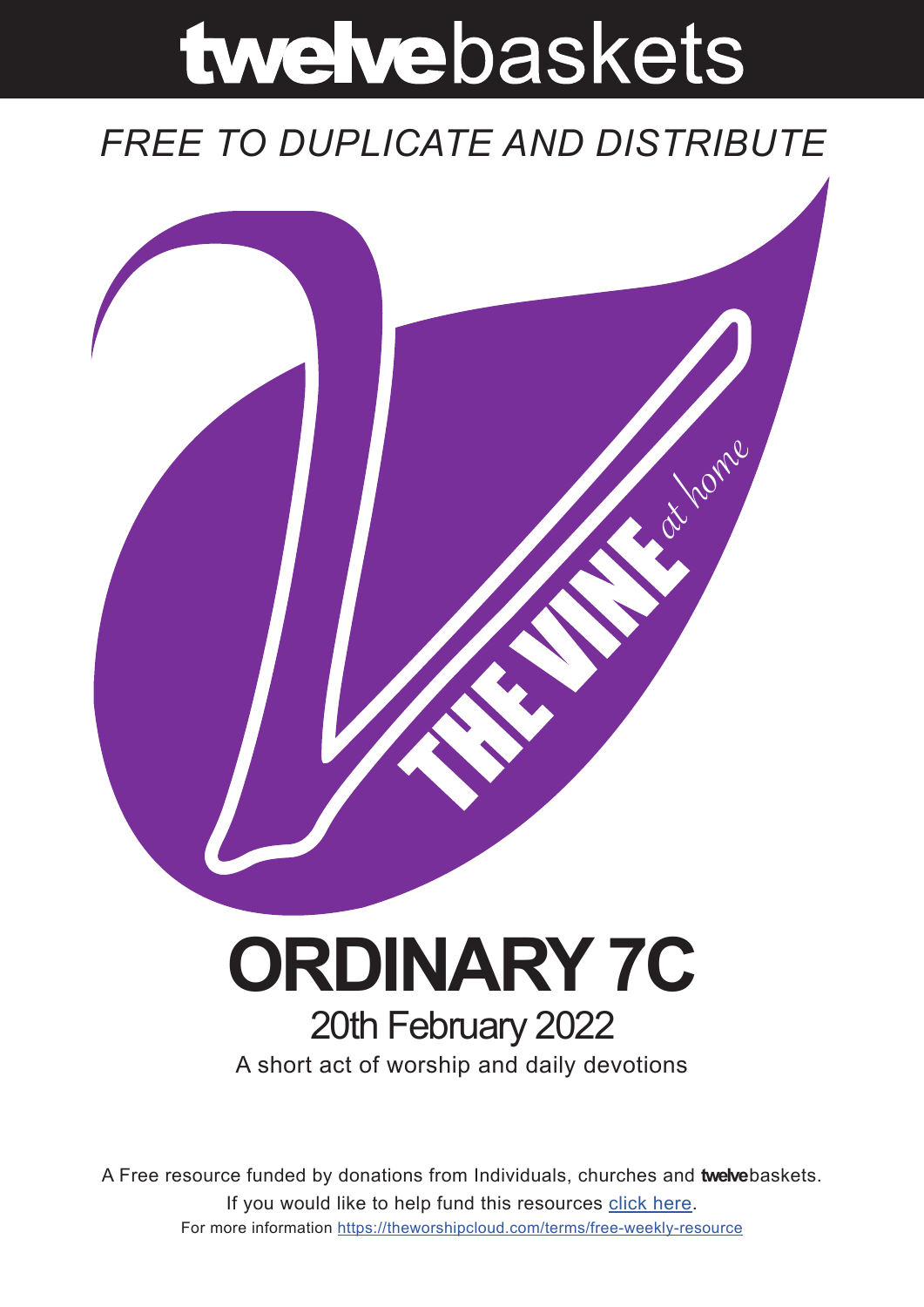#### **Centreing Prayers**

God of yesterday, today and for ever, we thank you for your loving care, protection and strength. As Joseph, once abandoned into slavery, was able with confidence to state that every part of his life was lived according to your will, so we ask that the whole of our lives might be testament to your eternal love, mercy and grace.

#### *[Pause]*

Use the following words to help centre yourself in the moment. Say them out loud, or speak them in your mind *Jesus, open my heart*

Prepare yourself to hear God's word in a new way *Jesus, open my heart*

Listen for God's voice, calling you to serve others and love radically *Jesus, open my heart*

Hold the joys, regrets and frustrations from the week, and look ahead to the opportunities next week will bring *Jesus, open my heart*

Hold the people you share your life with, and the challenges that come with relationships and friendships *Jesus, open my heart*

<span id="page-1-1"></span>Rest a moment in the quiet *Jesus, open my heart[1](#page-1-0)*

**Hymn:** 545 STF - Be Thou my vision - [YouTube](https://www.youtube.com/watch?v=34rc2WHKZ28)

**Readings**: [Luke 6:27-38](https://www.biblegateway.com/passage/?search=Luke+6:27-38&version=NRSV)

#### **Responding to the reading**

I have so much to be thankful for, and so do you.

And I know that I don't always take the time to give thanks, to recognize the blessings I have received, to be grateful. Do you?

Shall we do it right now? Why not write down one or two things you are thankful for today. Perhaps it's a hard day, and you can only think of one or two, or perhaps you've got hundreds to choose from, but just try to name something for which you can be grateful.

<span id="page-1-0"></span> Centreing prayers written by Emma Dobson *[1](#page-1-1)* 1 // ORDINARY 7C - 20th February 2022 **The Vine at Home** is compiled and produced by **twelve**baskets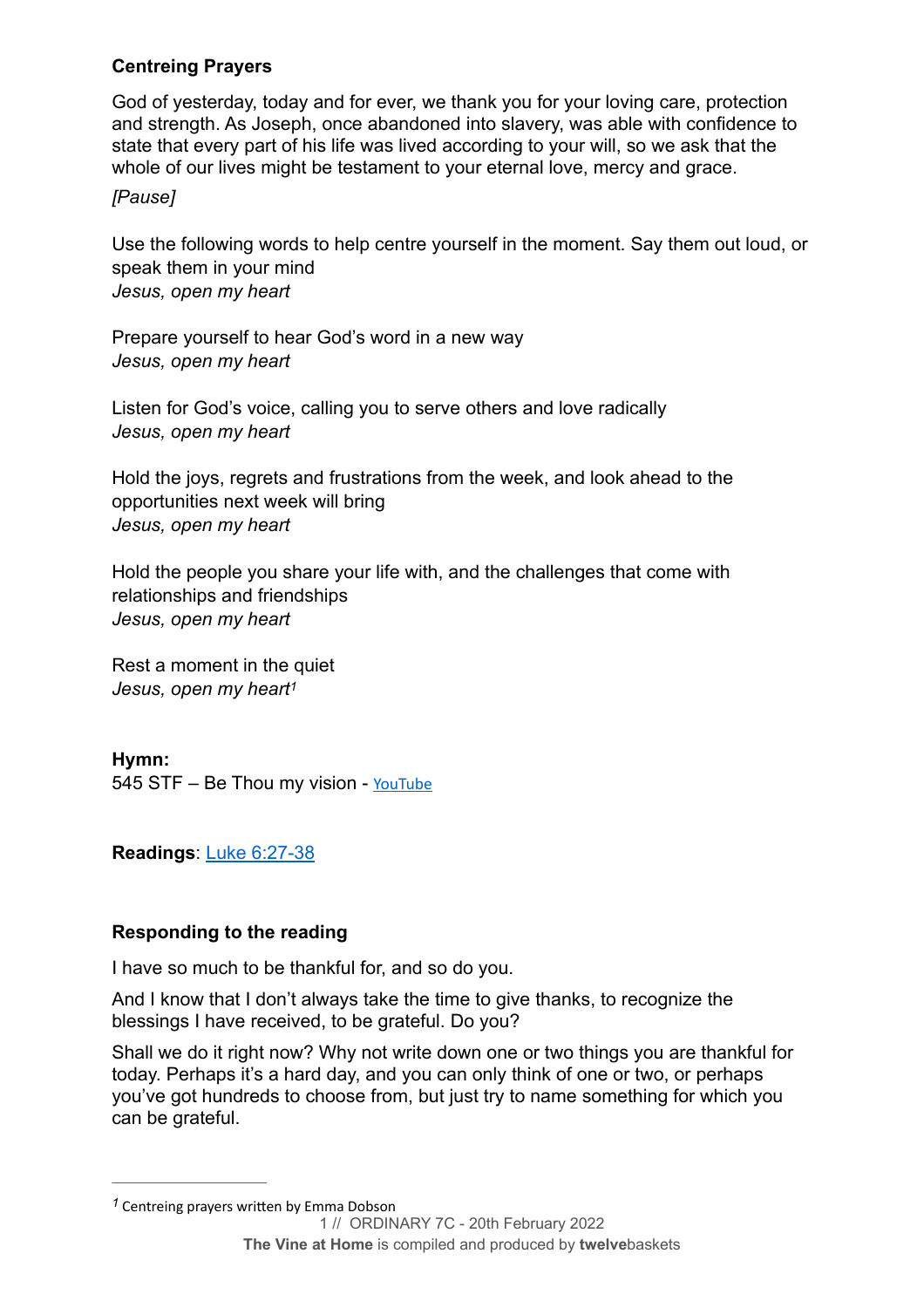You might like to tell someone – perhaps talk about it if you are working through this with others, or give someone a call to tell them what you are thankful for, and ask them what they are grateful for too.

There is plenty of evidence that little practices of gratitude make a huge difference in terms of our mental health and wellbeing. The ability to notice that there are things to be thankful for can be transformative for how we interact with the world, especially in the midst of anxiety, pain and grief.

And yet, we take a great deal for granted, don't we?

As the theological Mister Eckhart once said, 'if the only prayer you ever say is "thank you", that will be enough.' Not because our lives end with thank you, but because in the act of thanking, we are changed into more grateful, more loving people. That is why we teach our children better manners. That is why it's helpful to keep a 'gratitude journal'. That is why we give thanks for God's love for us.

The Northampton District of the Methodist Church are pioneering a campaign in the next few months, simply entitled, 'Love Is \_\_\_\_\_'. It's kind of an invitation – to fill in the blank, but also to simply give thanks that love is. Love is here. Love is with us. That's the story we celebrate at Christmas, as we give thanks that 'love came down', it's the story we celebrate at Easter, when Love Wins. But it is also the story we celebrate every single day. Love is.

So, as Jesus says in Luke 6 – we have to practice love. Love for our 'enemies'. Love for those who curse us. Love is not just a comfortable blanket that we can wrap our friends and family in – that's easy, that's not difficult (at least, not most of the time!). Love, in the Jesus imagination, is radical – it reaches across boundaries and breaks through borders. It punches a hole in the walls of exclusion and exclusivity. It bridges the gulf of social order and institutional segregation.

Let's be a grateful people this week. A giving people. A loving people, who know that God is at work in the world, sharing love, being love. Love is. And there is only one thing we need to say in response to that: thank you.

Wherever you are right now, why not say those two simple words aloud: Thank you.<sup>2</sup>

#### <span id="page-2-1"></span>**Prayers of intercession**

Our Father in heaven, hallowed be your name.

I come before you, imperfect as I am, to thank you for the week just gone; for good or bad it has added to my experience of life and given me opportunity to encounter glimpses of you.

Your Kingdom come, your will be done.

Attune my heart to how your spirit is moving in my community, how I can help build your kingdom here and lift up those who need to know the love of God.

On earth, as it is in heaven.

Keep me mindful to the needs of the planet, to be dutiful stewards of the environment.

Give me today my daily bread,

<span id="page-2-0"></span><sup>&</sup>lt;sup>[2](#page-2-1)</sup> Reflection written by Tim Baker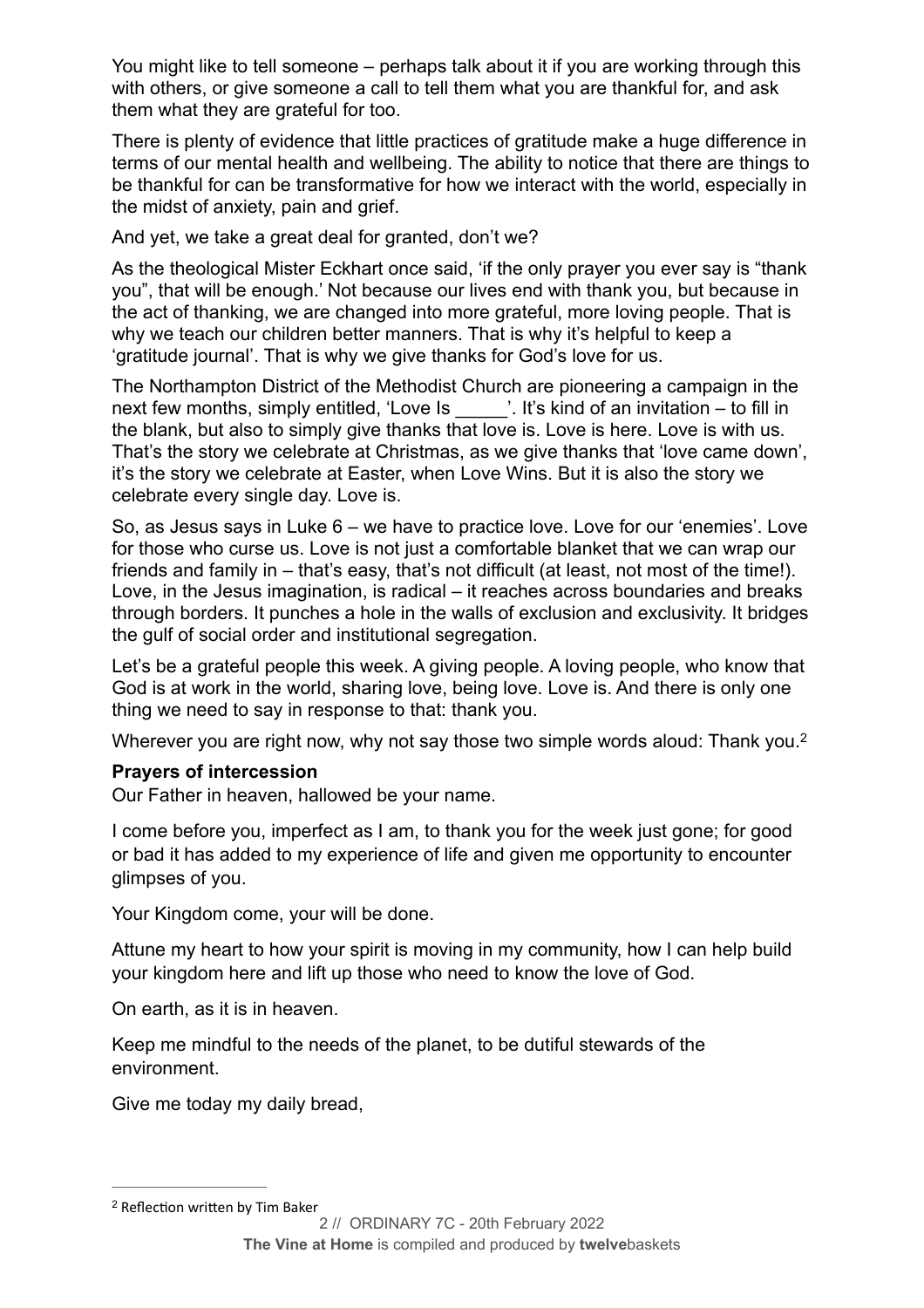I am thankful for the food on my table and the nourishment of my soul. Keep me mindful of those who have not, and my hearts open to sharing what I have with those around me.

Forgive me my sins, as I forgive those who sin against me.

Forgive me for the times I have not been the reflection of Christ's teachings, have been swift to judge and quick to anger. Strengthen me to forgive those who harm me or others, and that in that act I know the presence of Christ.

And lead me not into temptation, but deliver me from evil

For the Kingdom, the power, and the glory are yours, now and forever.

<span id="page-3-2"></span>Amen<sup>[3](#page-3-0)</sup>

#### **Blessing**

Give love to your enemies, do good to those who hate you; Live as true sons and daughters of your heavenly father; The blessing of the one who come, who comes and who will come again go with you.

<span id="page-3-3"></span>Amen.[4](#page-3-1)

#### **Prayers and Prayer Pointers for the Week**

#### **Monday 21st February**

- This day, your prayers could be for our planet and the world we live in. This day, may you say sorry for all the ways you hurt and pollute the Earth.
- This day, you could use your times of prayer to reconnect with nature and to commit again to climate action, climate campaigning and climate justice.
- For resources and ideas to support your prayers visit [allwecan.org.uk/](http://allwecan.org.uk/climate) [climate](http://allwecan.org.uk/climate) or the [Joint Public Issues](https://www.jointpublicissues.org.uk/) website.

<span id="page-3-0"></span><sup>&</sup>lt;sup>[3](#page-3-2)</sup> Prayers of intercession written by Tim Annan-Hood

<span id="page-3-1"></span><sup>&</sup>lt;sup>[4](#page-3-3)</sup> Additional prayers by Tim Baker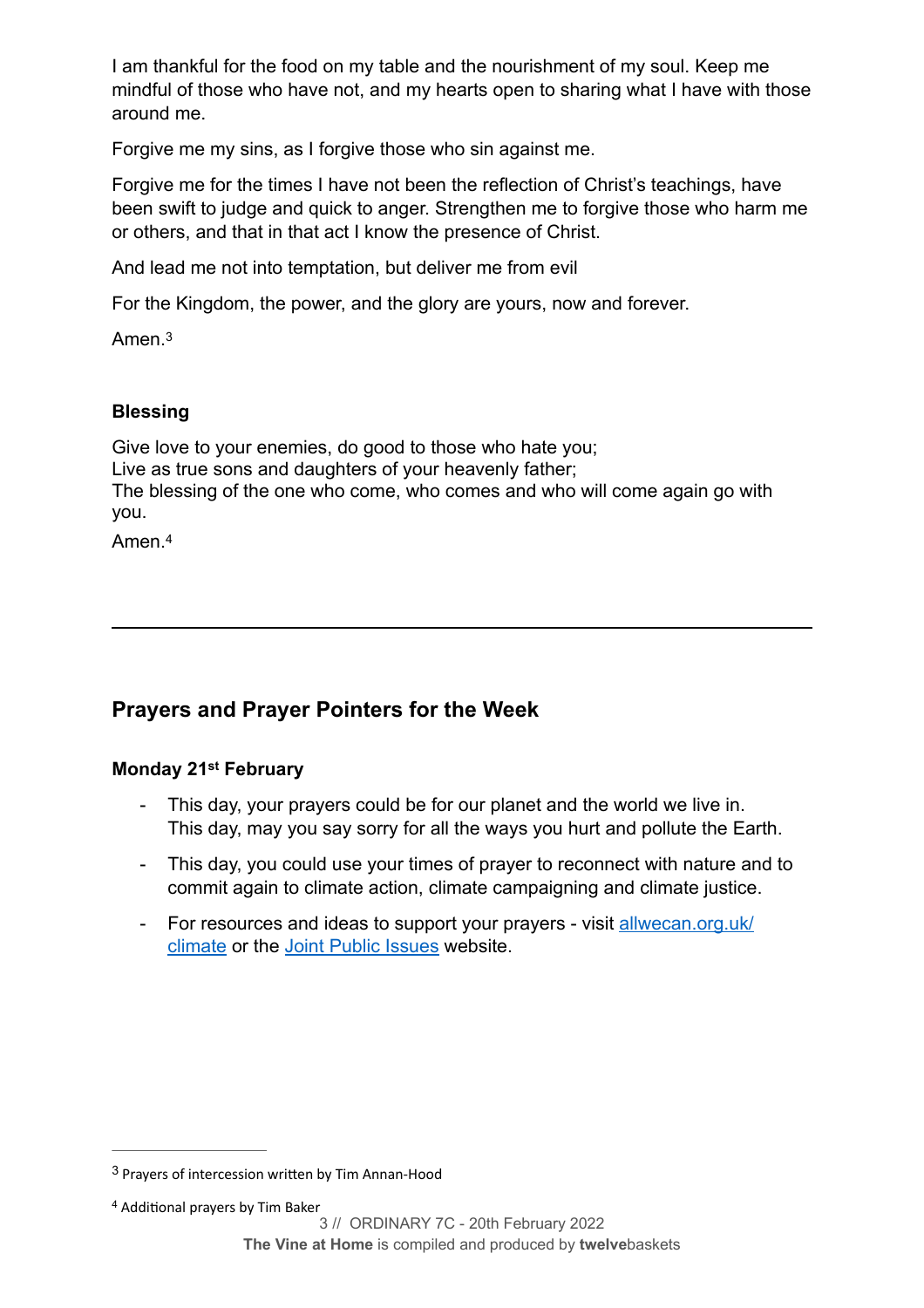#### **Tuesday 22nd February**

- Why not spend some time in silent meditation today?
- You could set an alarm perhaps for 10-15 minutes, and then finding somewhere comfortable, where you can sit and empty your mind.

If it helps, you could use the Headspace app or website, or a similar service, to help you focus on the meditation and get used to the idea of sitting in silence for a length of time.

- Is this a practice you could include in your daily spiritual life?

#### **Wednesday 23rd February**

- God of all grace, show me what I have been called to.
- Show me the role I have to play in building your kin-dom here on earth.
- Show me. Show me. Show me.
- Let me open my eyes, my heart and my mind to you, and your call on my life, this day, this week, and beyond. Amen.

#### **Thursday 24th February**

- If you can, go on a prayer walk. Or ask someone to help you make a journey around your neighbourhood – just the few houses near you would be fine, or go on a longer trip if you'd like to take in a whole estate or community.
- As you travel past each house, pray for the people who live there just in your mind, or under your breath. Hold their situations, whether you know them or not, in your heart.

#### **Friday 25th February**

- Today, when you are washing up, you might like to use this mantra:
	- o Wash me clean O God, wash me clean.
- As you do so, you might like to imagine the guilt and shame that you carry around, the burdens and challenges you face each day…you might like to imagine them going down the plughole, along with the dirty water from the dishes.
- If it helps, you could write the words on a piece of paper and stick it up near the washing up bowl so that you can regularly pray this prayer every time you wash up.